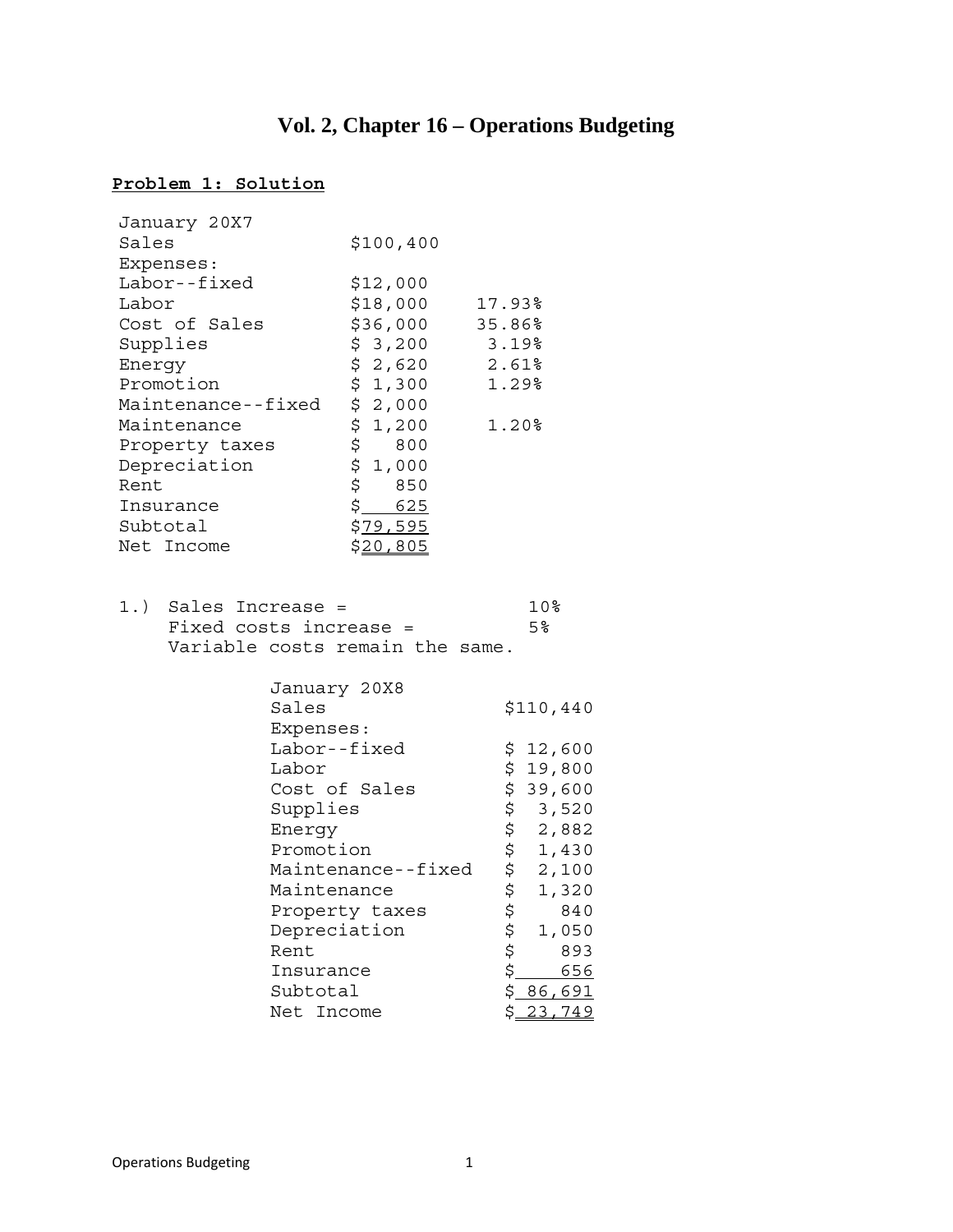### **Problem 2: Solution**

Rooms Available = 100 Expected Paid Occ  $\text{\%}$  = 80% Double Room Occ  $\text{\%}$  = 80%  $Single$  Room Occ  $\text{\%}$  =  $20\text{\%}$  $ADR =$  \$100 Price of Double Rooms = \$10 more than single rooms Room Revenue = 95% of total revenue Other Revenue = 5% of total revenue Room Expenses: Fixed \$5,000 Variable  $\uparrow$  \$8 per room sold Other Expenses: The Contract of The Contract of The Variable  $A&G$   $$4,000$   $4\%$ Sales and marketing  $$1,000$  5% Property operation and maintenance \$3,000 Energy costs  $\text{S1,000}$  2% Insurance  $\text{S2,000}$ Property taxes \$2,000 Depreciation  $$2,500$ Interest  $$1,800$ Income tax 25% of pretax income 80 rooms will be sold each night. 16 will be single occupied and 64 will be double occupied:  $$8,000(80$  rooms  $\times$  \$100 ADR) = 16x + 64(x+\$10)  $$8,000 = 16x + 64x + $640$  $$7,360 = 80x$  $x = $92.00$ Revenue: Rooms (64 × \$102 + 16 × \$92) × 31 \$248,000.00 Other Revenue (\$248,000 / .95) - \$248,000 \$ 13,052.63 Total Revenues **\$261,052.63** Variable Expenses: Rooms 31 days 80 rooms/day × \$8 \$ 19,840.00 A&G 4% × total revenue \$ 10,442.11 Sales & Marketing 5% x total revenue  $\qquad \qquad$  \$ 13,052.63 Energy costs 2% x total revenue  $$5,221.05$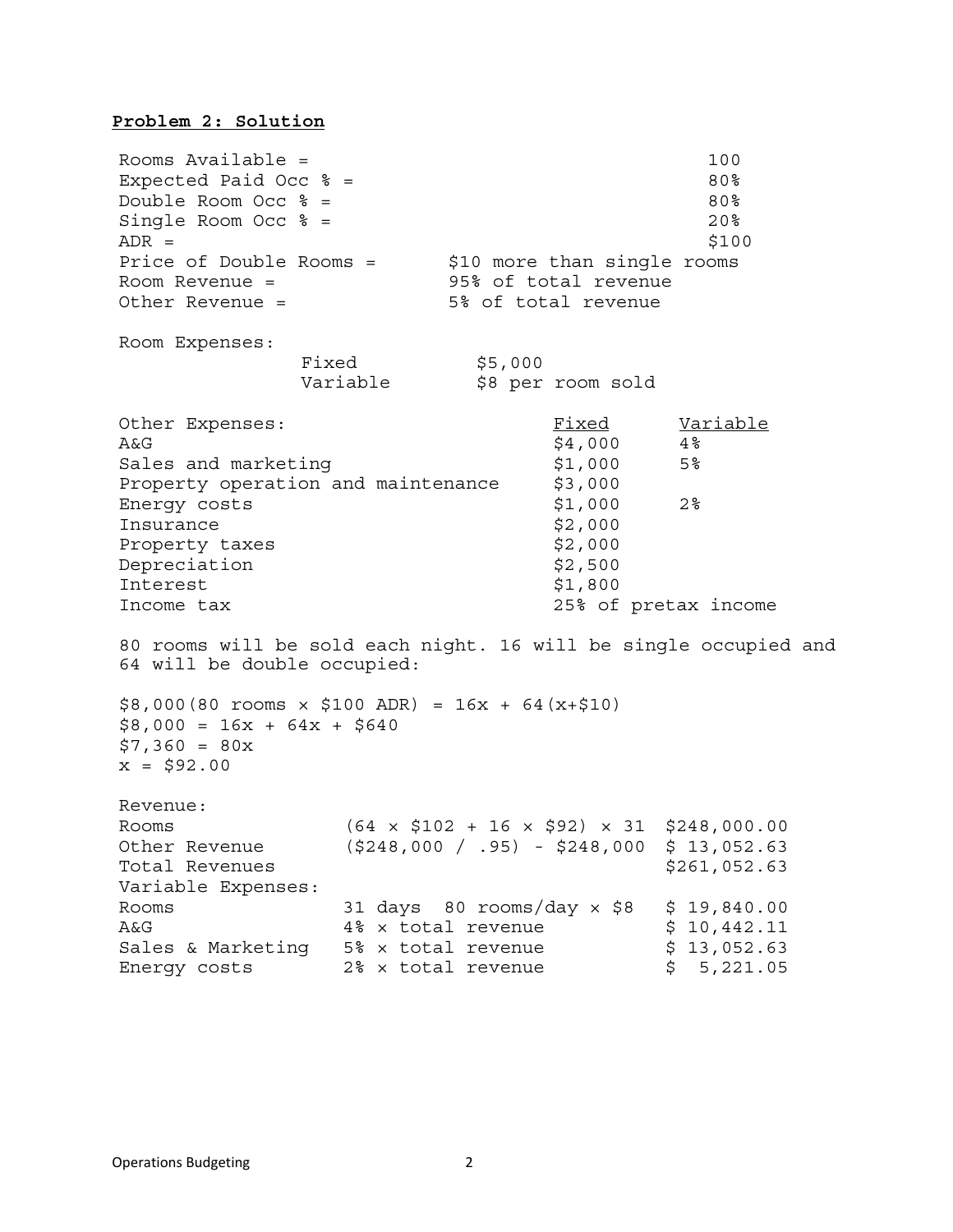# **Problem 2: Solution** (continued)

| Fixed Expenses:                    |               |
|------------------------------------|---------------|
| Rooms                              | 5,000<br>\$   |
| A&G                                | \$<br>4,000   |
| Sales and Marketing                | \$<br>1,000   |
| Property operation and maintenance | \$<br>3,000   |
| Energy costs                       | \$<br>1,000   |
| Insurance                          | \$<br>2,000   |
| Property taxes                     | \$<br>2,000   |
| Depreciation                       | \$<br>2,500   |
| Interest                           | \$<br>1,800   |
| Total Expenses                     | \$70,855.79   |
| Earnings Before Tax                | \$190, 196.84 |
| Income Tax (25%)                   | \$47,549.21   |
| Net Income                         | \$142,647.63  |

### **Problem 3: Solution**

Expected trends into 20X4:

Rooms sold: The increase for past two years has been 30 rooms sold per year. Therefore, project 2,190 rooms to be sold during 20X4.

ADR has increased by \$2 per year for the past two years. Therefore, project an ADR for 20X4 of \$51.

Projected sales for April 20X4:

April sales = projected ADR  $\times$  expected number of rooms to be sold  $= $51 \times 2,190 = $111,690$ 

### **Problem 4: Solution**

Breakfast sales: There are five Mondays during June and four Tuesdays-Saturdays. Breakfast turnover × number of days × average food service check × number of seats = breakfast sales Breakfast sales =  $[(1.3 \times 5) + (1.2 + 1.4 + 1.4 + 1.3 + .5) \times 4] \times 4.25 \times 50$ \$6,311.25 Lunch<br>sales =  $[(1.5 \times 5) + (1.3 + 1.4 + 1.2 + 1.3 + .8) \times 4] \times 6.85 \times 50$  $=$  \$10,788.75 Dinner sales =  $[(.5 \times 5) + (.6 + .6 + .5 + 1 + 1.5) \times 4] \times 10.50 \times 50$  $=$  \$10,132.50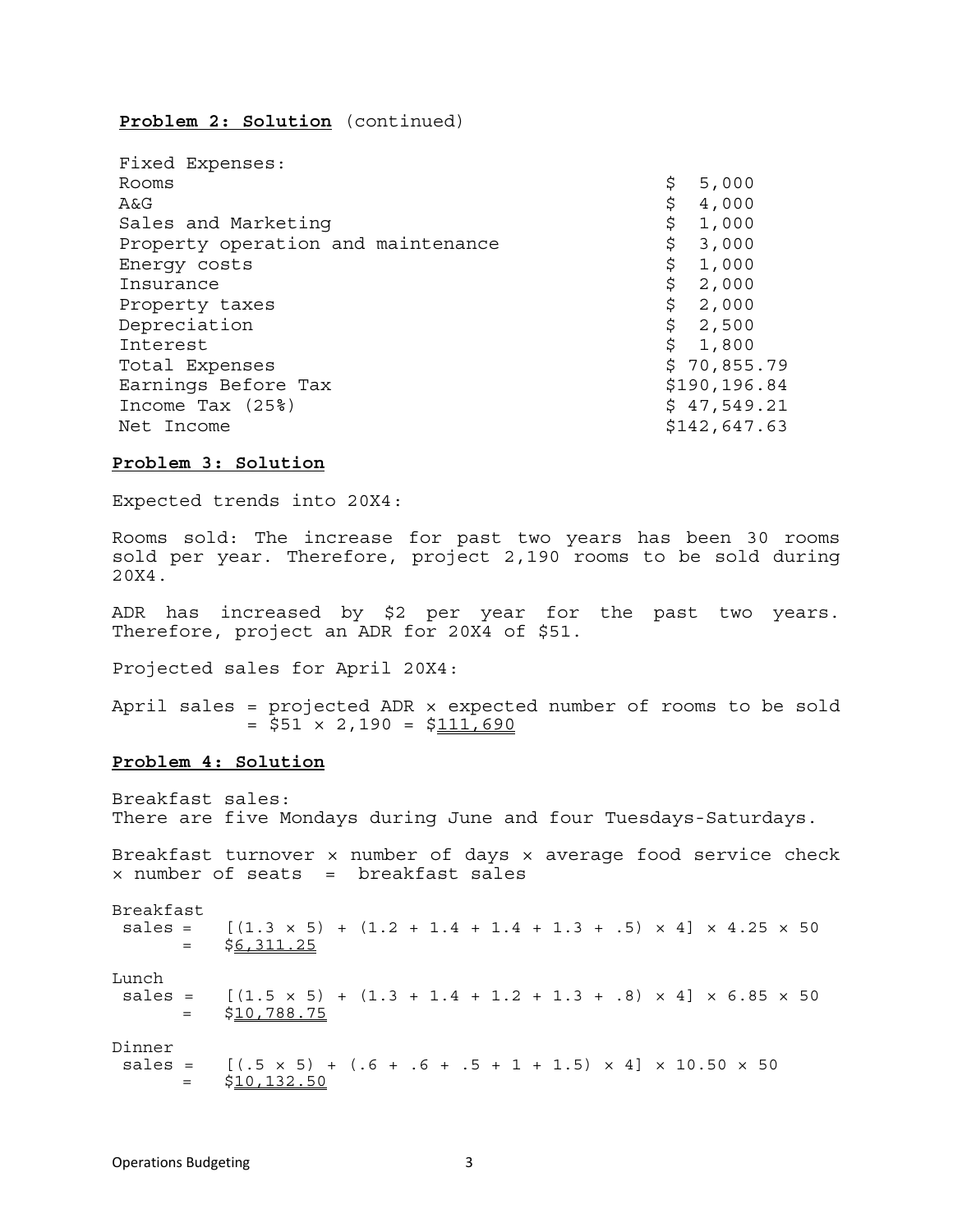### **Problem 5: Solution**

| $1$ . |                  | Budget variance = actual sales - budgeted sales  |                         |                                                        |
|-------|------------------|--------------------------------------------------|-------------------------|--------------------------------------------------------|
|       | Budget<br>Actual | Meals<br>3,000<br>3,200<br>Budget variance       | Price<br>\$5.50<br>5.75 | Total<br>\$16,500.00<br>18,400.00<br>\$1,900.00        |
| $2$ . |                  | Volume variance = $200 \times $5.50 = $1,100.00$ |                         | Volume variance = difference in meals x budgeted price |

3. Price variance = diff. in price × budgeted meals to be sold Price variance =  $$.25 \times 3,000 = $750.00$ 

### **Problem 6: Solution**

| Budget                | $$5,000$ and $4\$ |             |                |              |           |
|-----------------------|-------------------|-------------|----------------|--------------|-----------|
| Fixed Expenses        | $$100$ only       |             |                |              |           |
| Variable Expenses     | $$500$ and $2\$   |             |                |              |           |
|                       | Budget            | Actual      | \$ Variance    | % Variance   | S/NS      |
|                       |                   |             |                |              |           |
| Room Sales            | \$200,000         | \$196,000   | $-$ \$4,000    | $-2.00\%$    | <b>NS</b> |
| Food Sales            | \$50,000          | \$56,000    | \$6,000        | 12.00%       | S         |
| Cost of Food Sold (V) | \$15,000          | \$16,000    | $-51,000$      | $-6.67%$     | S         |
| Labor (F)             | \$10,000          | \$9,700     | Š.<br>300      | 3.00%        | S         |
| Labor (V)             | \$15,000          | \$15,200    | - \$<br>200    | $-1.33\%$    | ΝS        |
| Supplies (V)          | \$<br>2,500       | \$<br>2,700 | -\$<br>200     | $-8.00%$     | ΝS        |
| Franchise Fees (V)    | \$<br>4,000       | \$<br>4,480 | -\$<br>480     | $-12.00$ $8$ | NS        |
| Depreciation (F)      | \$<br>6,000       | \$<br>6,000 | \$<br>$\Omega$ | $0.00$ $8$   | ΝS        |
| Insurance (F)         | \$<br>2,000       | \$<br>2,050 | -\$<br>50      | $-2.50%$     | ΝS        |
| Property taxes (F)    | \$<br>3,000       | Š.<br>3,000 | \$<br>0        | $0.00$ %     | ΝS        |

#### **Problem 7: Solution**

| Budget Variance |  |            |      |
|-----------------|--|------------|------|
| Budgeted        |  | \$8,400.00 |      |
| Actual          |  | \$8,892.00 |      |
| Variance        |  | (492.00)   | (TI) |

- 2. The budget variance is significant. Variable wages were 5.8% higher than budgeted and were \$492 over the budgeted amount.
- 3. John did a good job managing the room attendants because the room attendants averaged 2.0175 rooms per hour worked and were paid \$0.20 less per hour than budgeted. This translates into savings of \$310 in variable wages for the month of June.

Calculations:  $RV = (8.00 - 7.80)(1150) = 230 (F)$  $EV = (1150-1140)(8.0) = 80 (F)$ <br>Total = \$310 (F) \$310 (F)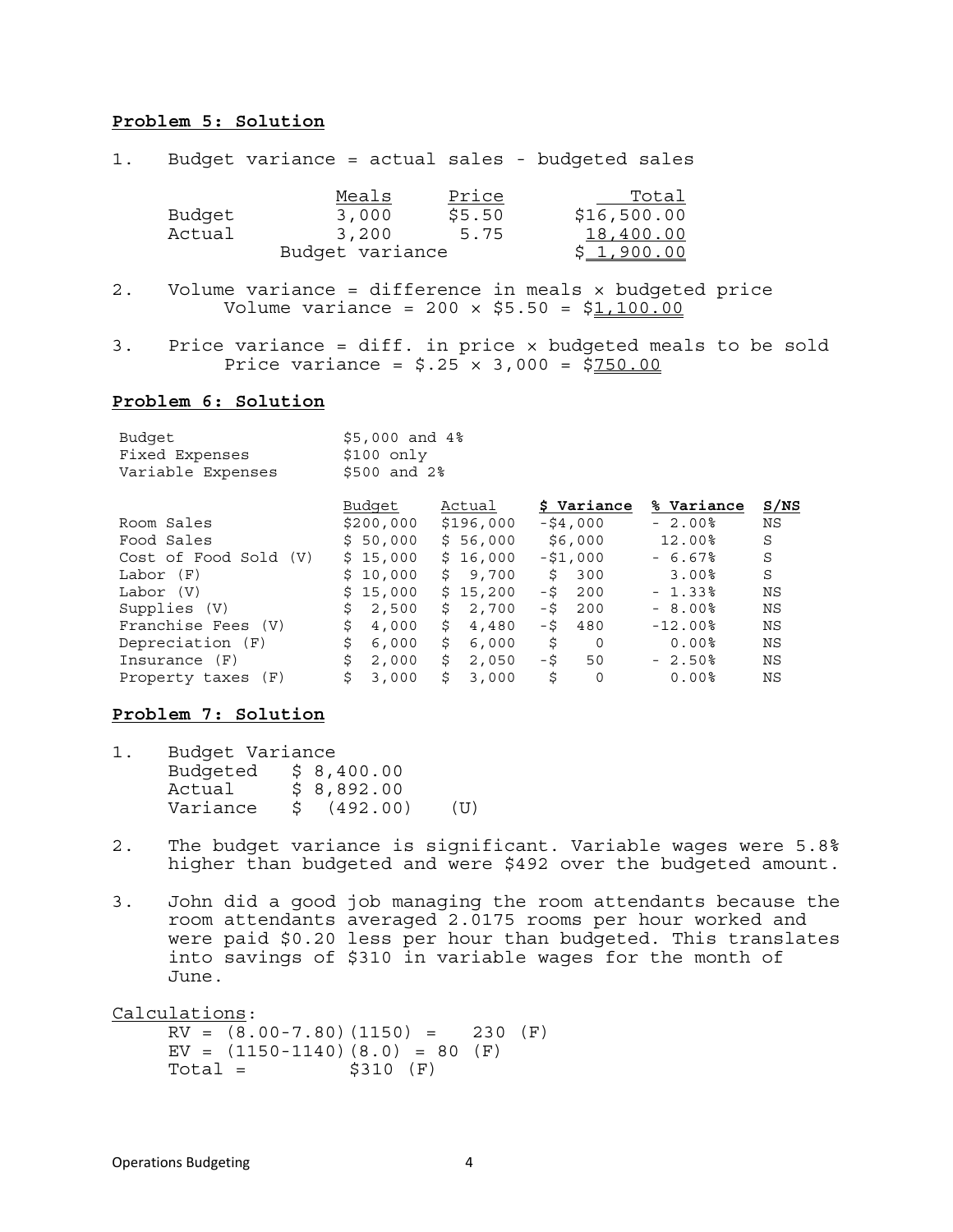# **Problem 8: Solution**

| $1$ .                    | Waverly Motor Hotel     |                           |
|--------------------------|-------------------------|---------------------------|
|                          | Rooms Department Budget |                           |
|                          | For the year of 20X6    |                           |
| Sales                    |                         | $$1,368,750$ <sup>1</sup> |
| Labor: Variable          | $$136,875^2$            |                           |
| Fixed                    | 100,000                 | 236,875                   |
| Other operating expenses |                         | 68,438                    |
| Department Income        |                         | <u>\$1,063,437</u>        |

 $^{1}.75$  × 100 × 365 × 50 = \$1,368,750<br> $^{2}.75$  × 100 × 365 × 5 = \$136,875<br> $^{3}.75$  × 100 × 365 × 2.50 = 68,437.50 (use \$68,438)

2.  $1,063,437 = 77.69$ 1,368,750

Based on the dual criteria of departmental income of at least \$1,000,000 and a contribution margin of at least 75%, Ms. Jackson's budget is acceptable.

### **Problem 9: Solution**

|       |                                                                                                                                                                                                                          | Solutions                                                               | Calculations                                                                                                                                                                                                                                                                  |
|-------|--------------------------------------------------------------------------------------------------------------------------------------------------------------------------------------------------------------------------|-------------------------------------------------------------------------|-------------------------------------------------------------------------------------------------------------------------------------------------------------------------------------------------------------------------------------------------------------------------------|
| $1$ . | Room sales for June 20X1<br>Doubles<br>Singles<br>Total                                                                                                                                                                  | <u>43,200</u><br>\$190,200                                              | $$147,000$ 49 x 30 x \$100<br>$18 \times 30 \times $80$                                                                                                                                                                                                                       |
| $2$ . | Breakfast sales for June 20X1<br>Doubles<br>Singles<br>Total                                                                                                                                                             | <u>1,036.80</u><br>\$3,605.76                                           | $$2,568.96$ 2,676 x .2 x $$4.80$<br>$18 \times .4 \times 30 \times $4.80$                                                                                                                                                                                                     |
| 3.    | Lunch sales for June 20X1<br>Monday<br>Tuesday<br>Wednesday<br>Thursday<br>Friday<br>Saturday<br>Sunday<br>Total                                                                                                         | \$1,875<br>1,875<br>1,500<br>1,500<br>1,500<br>650<br>2,100<br>\$11,000 | $50 \times 1.25 \times $6 \times 5$<br>$50 \times 1.25 \times $6 \times 5$<br>$50 \times 1.25 \times $6 \times 4$<br>$50 \times 1.25 \times $6 \times 4$<br>$50 \times 1.25 \times $6 \times 4$<br>$50 \times .5 \times $6.50 \times 4$<br>$50 \times 1.5 \times $7 \times 4$ |
|       | Calculations for Part 2 Doubles:<br>Rooms sold: $(49 \times 30) + (18 \times 30)$<br>Average number of guests per room:<br>Total number of guests:<br>Guests: Staying in singles (18 x 30)<br>Guests: Staying in doubles |                                                                         | 2,010<br>$\frac{\times 1.6}{3,216}$<br>$-540$<br>2,676                                                                                                                                                                                                                        |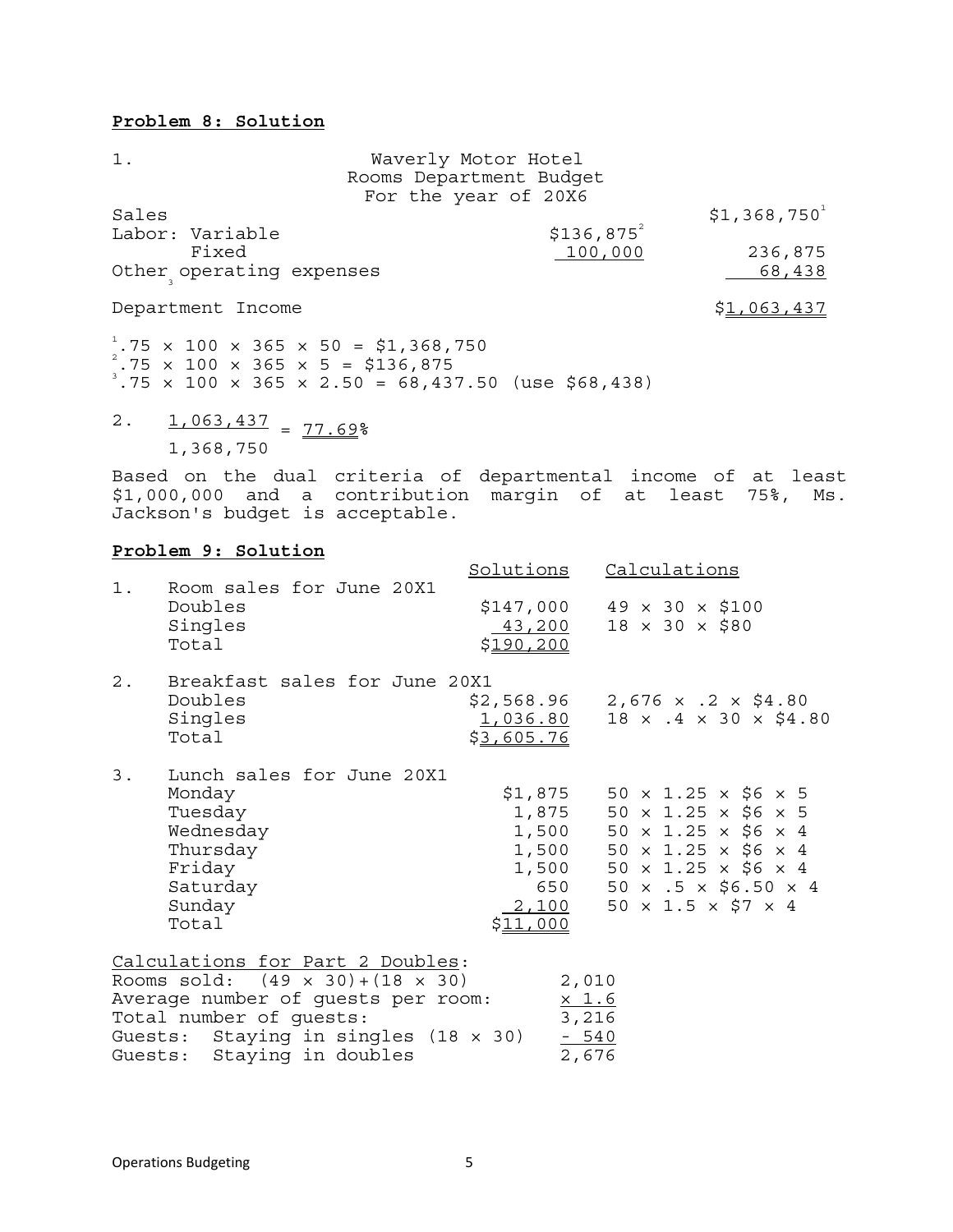# **Problem 10: Solution**

Part 1 Shives

|                             | Condensed Budget  |                     |               |
|-----------------------------|-------------------|---------------------|---------------|
| Revenue                     | \$700,000         | \$1,000,000         | \$1,300,000   |
| Cost of food sold           | 315,000           | 450,000             | 585,000       |
| Labor:                      |                   |                     |               |
| Variable                    | 161,000           | 230,000             | 299,000       |
| Fixed                       | 80,000            | 80,000              | 80,000        |
| Other operating expenses    | 56,000            | 80,000              | 104,000       |
| Income before fixed charges | 88,000            | 160,000             | 232,000       |
| Fixed charges               | 100,000           | 100,000             | 100,000       |
| Income before income taxes  | (12,000)          | 60,000              | 132,000       |
| Income taxes                | $-0-$             | 18,000              | 39,600        |
| Net income (loss)           | \$ <u>(12,000</u> | <u>42,000</u><br>S. | \$.<br>92,400 |

Part 2

When sales are \$750,000, Shives breaks even based on CVP analysis. When sales are \$700,000, the bottom line is a \$12,000 loss, while sales of \$1,000,000 and \$1,300,000 result in projected net incomes of \$42,000 and \$92,400, respectively.

#### **Problem 11: Solution**

Revenues:

Saturday:  $[53 \times .5 \times 100 \times (8.2 \times 1.1)] + [53 \times 1.5 \times 100 \times (12.2 \times 1.1)] =$ \$130,592 Sunday:  $[53 \times 1.5 \times 100 \times (8.2 \times 1.1)] + [53 \times .5 \times 100 \times (12.2 \times 1.1)] =$ \$107,272 Monday–Friday: 52 × 5 × 1.5 × 100 × (8.2 × 1.1) + 52 × 5 × .75 × 100 × (12.2 × 1.1) =  $$613,470$  $Total$   $$851,334$ Departmental Expenses Food Cost 32% \$272,427<br>Labor 32% \$272,427 Labor 32% \$272,427

| LOUDL                       | ه∠د             | 7212, 421 |
|-----------------------------|-----------------|-----------|
| Controllable                | 15 <sup>8</sup> | \$127,700 |
| Total                       |                 | \$672,554 |
|                             |                 |           |
| Income Before Fixed Charges |                 | \$178,780 |
| Fixed Charges               |                 | \$150,000 |
| Income Before Taxes         |                 | \$28,780  |
| Income Taxes                | 30 <sup>8</sup> | \$8,634   |
| Net Income                  |                 | \$20,146  |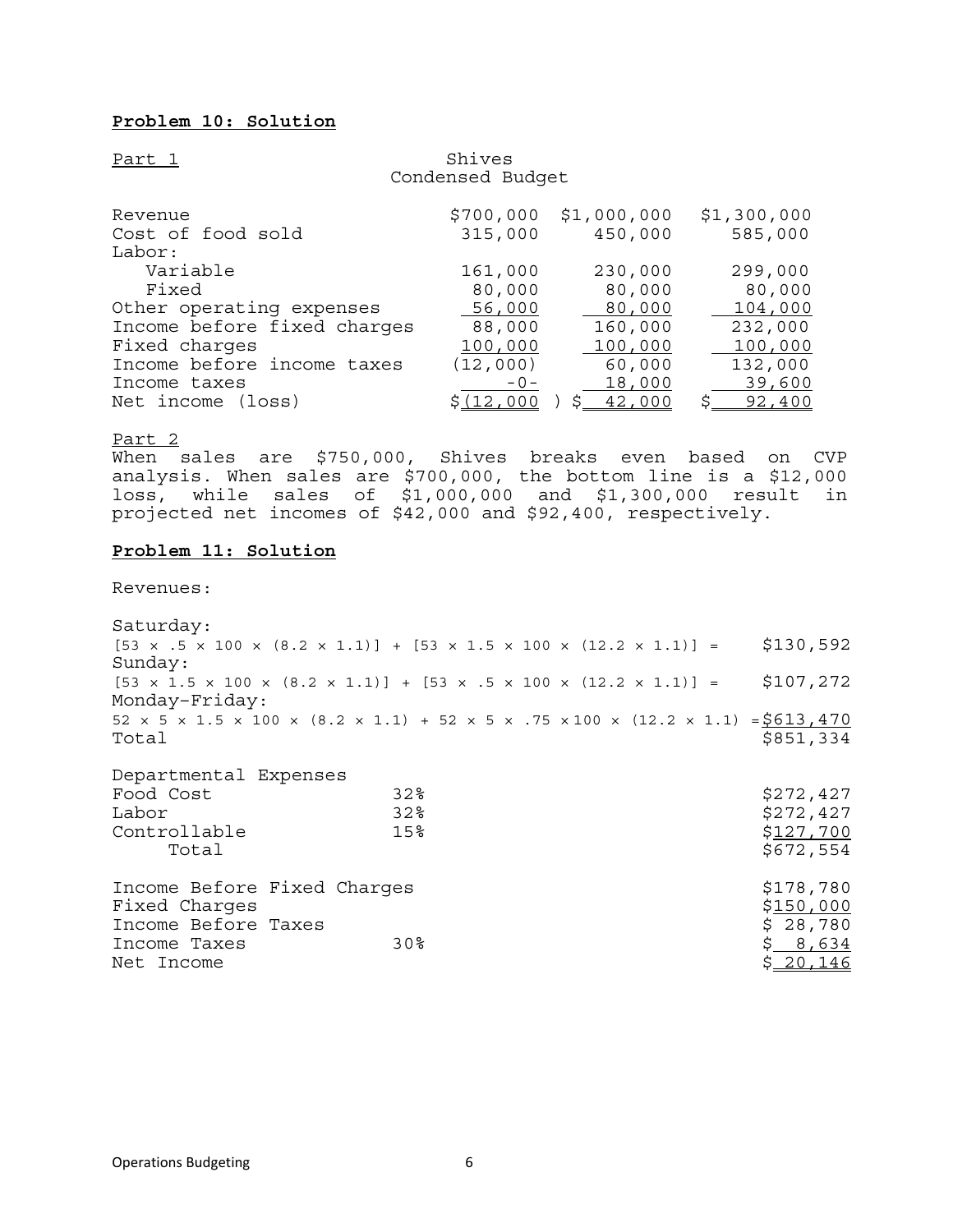# Mica Motel Operating Budget

|       |               | Cost of          | Payroll &         | Other           | Income    |
|-------|---------------|------------------|-------------------|-----------------|-----------|
|       | Revenue       | Sales            | Related Exp.      | Expenses        | (Loss)    |
| Rooms | \$507, 204    | $-0-$            | \$101,441         | \$50,720        | \$355,043 |
| Food  | $367,344^{2}$ | 128,570          | 117,550           | 44,081          | 77.143    |
|       | \$874,548     | <u>\$128,570</u> | \$ <u>218,991</u> | <u>\$94,801</u> | 432,186   |

| Undistributed operating expenses | $187,455^3$ |
|----------------------------------|-------------|
| Income before fixed charges      | 244,731     |
| Property taxes                   | 30,000      |
| Interest expense                 | 50,000      |
| Depreciation                     | 60,000      |
| Income before income taxes       | 104,731     |
| Income taxes                     | 31,419      |
| Net income                       | \$73,312    |

Note: All numbers are rounded to the nearest \$1.

# Selected Calculations

| (1) | Rooms revenue: | Doubles<br>Singles           | $$404,712^4$<br>$102, 492^5$<br>\$507,204                          |
|-----|----------------|------------------------------|--------------------------------------------------------------------|
| (2) | Food revenue:  | Breakfast<br>Lunch<br>Dinner | $$27,474^{\circ}$<br>$114,975^7$<br>$224,895^{\circ}$<br>\$367,344 |
| (3) | U.O.E.: fixed  | variable: 874,548 x .1       | \$100,000<br>87,455<br>\$187,455                                   |
| (4) |                |                              | Doubles: $365 \times 60 \times .84 \times 22 = 404,712$            |
| (5) |                |                              | Singles: $365 \times 20 \times .78 \times 18 = 102,492$            |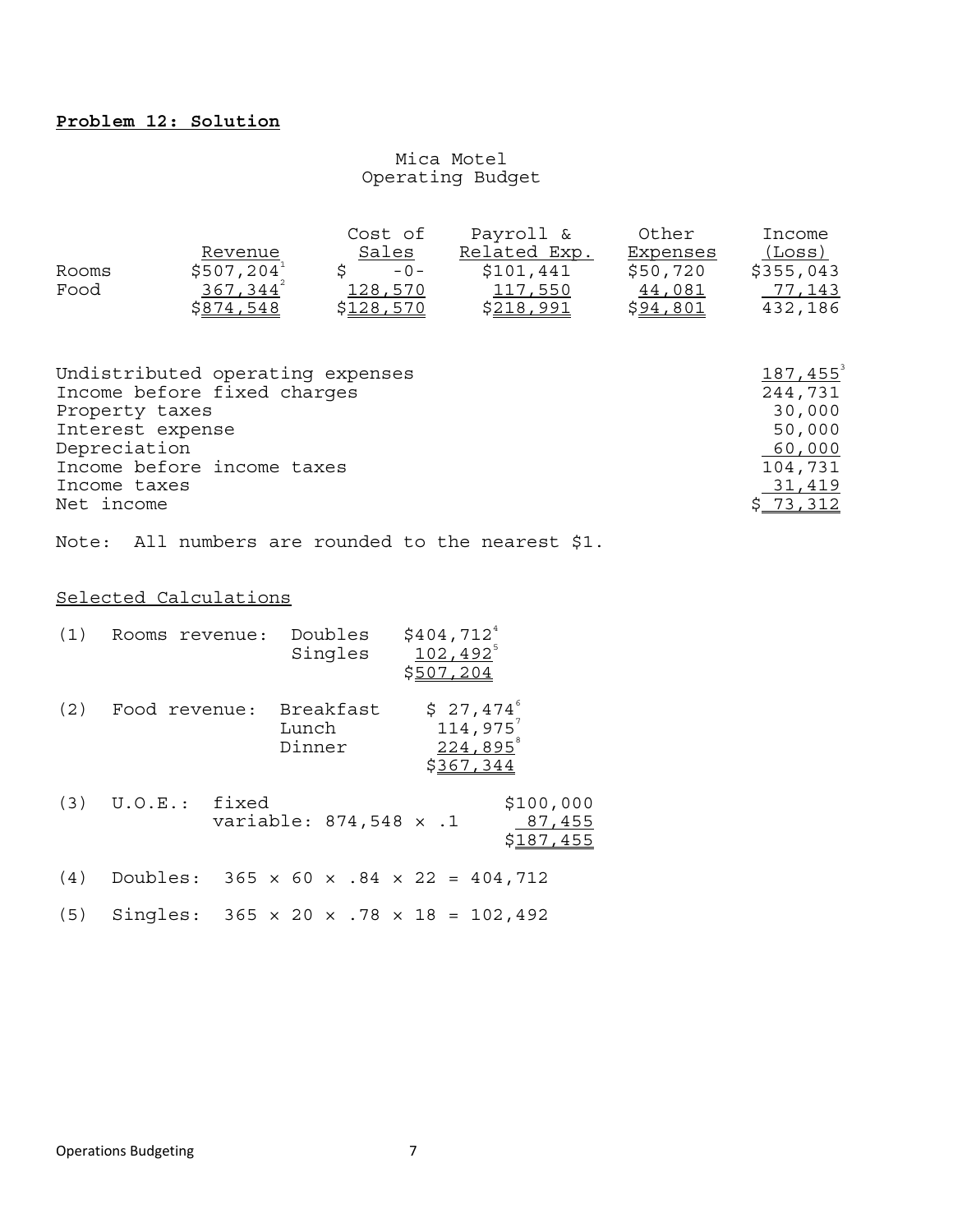# **Problem 12: Solution** (continued)

| (6) Guests eating breakfast                                                    |                                       |
|--------------------------------------------------------------------------------|---------------------------------------|
| Singles: $20 \times 365 \times .78 =$<br>Doubles: $60 \times 365 \times .84 =$ | 5,694<br>18,396                       |
| Rooms sold                                                                     | 24,090                                |
| Average occupancy per room                                                     | $x$ 1.8                               |
| Hotel quests                                                                   | 43,362                                |
| Guests staying in singles                                                      | $-5,694$                              |
| Guests staying in doubles                                                      | 37,668                                |
| Guests in singles who eat breakfast: $5,694 \times .40 = 2,278$                |                                       |
| Guests in doubles who eat breakfast: $37,668 \times .20 = 7,534$               |                                       |
| Total quests eating breakfast<br>Average check<br>Total breakfast sales        | 9,812<br>$x$ 2.80<br>\$ <u>27,474</u> |

(7) Lunch sales

| Lunch | Days       | Seats | Turnover | Average Check | Subtotal |
|-------|------------|-------|----------|---------------|----------|
| M     | 53         | 60    | 1.25     | 4.20          | 16,695   |
| Τ     | 52         | 60    | 1.25     | 4.20          | 16,380   |
| W     | 52         | 60    | 1.25     | 4.20          | 16,380   |
| Th    | 52         | 60    | 1.25     | 4.20          | 16,380   |
| F     | 52         | 60    | 1.25     | 4.20          | 16,380   |
| S     | 52         | 60    | . 5      | 4.50          | 7,020    |
| Su    | 52         | 60    | 1.5      | 5.50          | 25,740   |
|       | <u>365</u> |       |          | Total         | 14,975.  |

# (8) Dinner sales

| M – F |                             |       | $10.75 \times 60[(52 \times 4) + 53] = $168,435$ |
|-------|-----------------------------|-------|--------------------------------------------------|
| S     | $12.50 \times 60 \times 52$ |       | $= 39,000$                                       |
| Su.   | $11.25 \times 30 \times 52$ |       | $= 17,550$                                       |
|       |                             | Total | <u>\$224,895</u>                                 |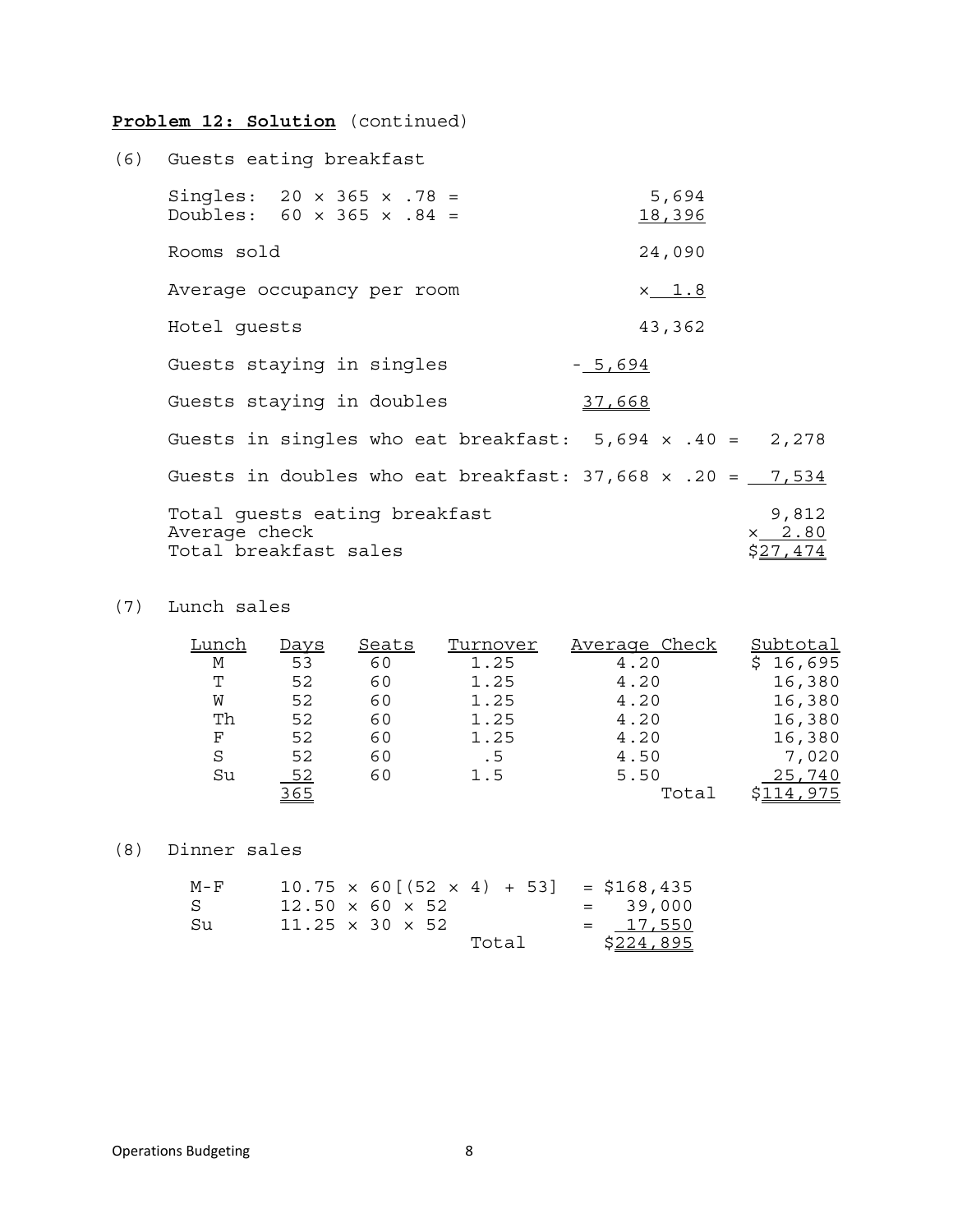# **Problem 13: Solution**

| Seats Available =            | 150 |                   |
|------------------------------|-----|-------------------|
| Meal Price Increase =        | 5%  |                   |
| Increase in Seat $t/\circ$ = | 0.1 |                   |
| Appetizers =                 |     | 4% Of total sales |
| $Deserts =$                  |     | 6% Of total sales |

|             | Seat Turnover |        |         | Average Meal Prices |            | 1. Budgeted Sales |  |  |
|-------------|---------------|--------|---------|---------------------|------------|-------------------|--|--|
| Day of Week | Lunch         | Dinner | Lunch   | Dinner              | Lunch      | Dinner            |  |  |
| Sunday      | 1.0           | 0.5    | \$12.40 | \$15.00             | \$2,148.30 | \$1,417.50        |  |  |
| Monday      | 2.2           | 1.0    | \$10.95 | \$14.20             | \$3,966.64 | \$2,460.15        |  |  |
| Tuesday     | 2.1           | 1.1    | \$10.80 | \$14.30             | \$3,742.20 | \$2,702.70        |  |  |
| Wednesday   | 2.0           | 1.2    | \$10.70 | \$14.40             | \$3,539.03 | \$2,948.40        |  |  |
| Thursday    | 2.1           | 1.3    | \$10.80 | \$14.50             | \$3,742.20 | \$3,197.25        |  |  |
| Friday      | 2.2           | 0.8    | \$10.95 | \$16.90             | \$3,966.64 | \$2,395.58        |  |  |
| Saturday    | 0.5           | 0.4    | \$9.50  | \$15.20             | \$897.75   | \$1,197.00        |  |  |

2. April budgeted sales= 5 × Monday sales + 5 × Tuesday sales + 4 × Wednesday sales + 4 × Thursday sales + 4 × Friday sales + 4 × Saturday sales + 4 × Sunday sales = 90 %, not including appetizers or desserts = \$163,277.89 Meal sales = \$163,277.89 / .90 = \$181,419.88

| Appetizer sales = $4\%$ $\times$ meal sales =        | \$7,256.80  |
|------------------------------------------------------|-------------|
| Dessert sales = $6\frac{1}{8}$ $\times$ meal sales = | \$10,885.19 |

#### **Problem 14: Solution**

```
1. Budget Variance
```

|        | Rooms | Hours | <u>Rate</u> | Total            |
|--------|-------|-------|-------------|------------------|
| Budget | 1,000 | 600   | \$3.40      | \$2,040          |
| Actual | 1,050 | 660   | 3.30        | 2,178<br>138 (U) |

2. Volume Variance

Volume Variance = BR(BT - ATAO)  $=$  \$3.40(600 - 630)  $= $102$  (U)

3. Efficiency Variance

Efficiency Variance = BR(ATAO - AT)  $=$  \$3.40(630 - 660)  $=$  \$102 (U)

4. Rate Variance

Rate Variance =  $BT(BR - AR)$  $= 600(53.40 - 53.30)$  $=$  \$60 (F)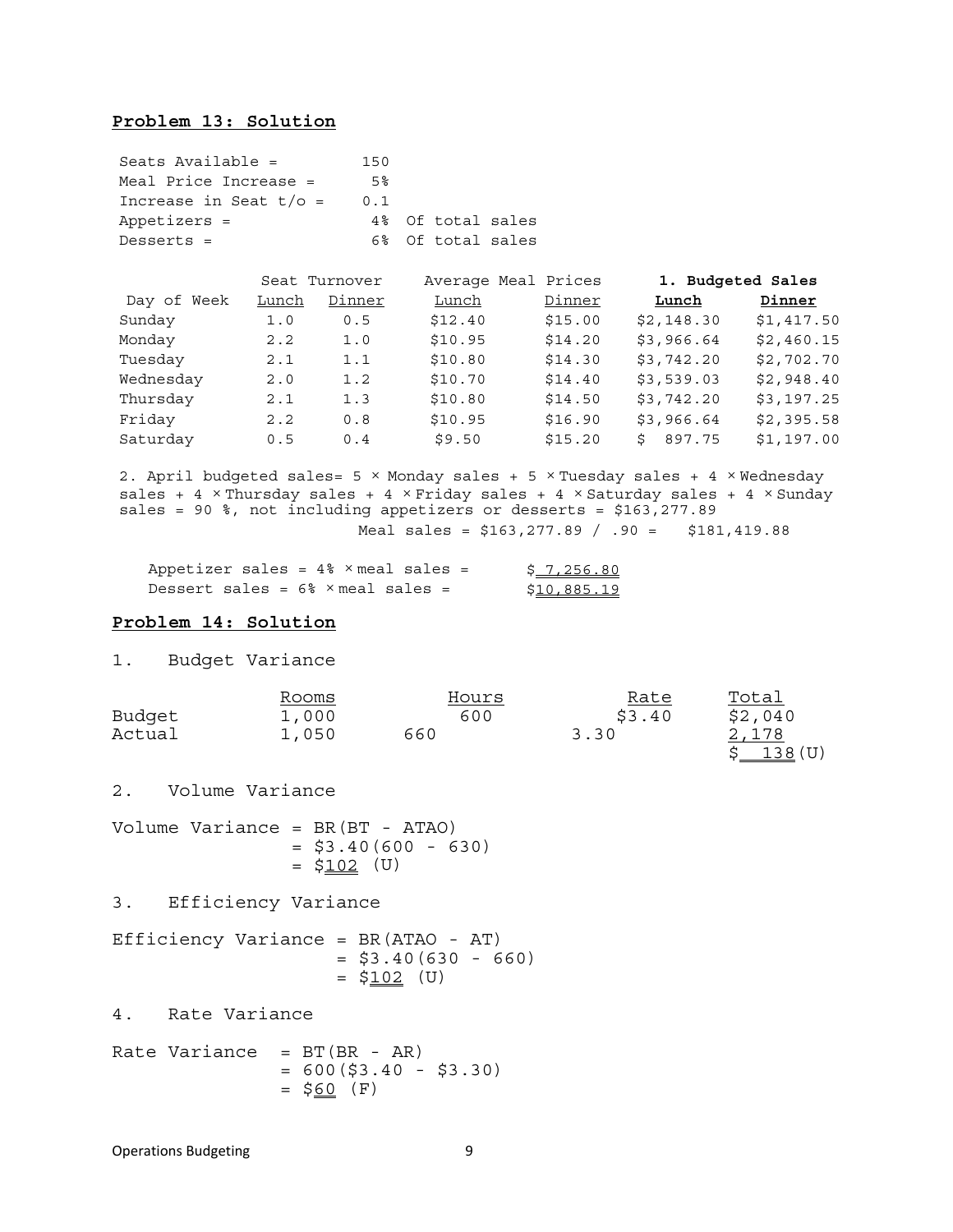# **Problem 15: Solution**

Budgeted: Servers work standards = 10 meals per hour Average wage rate per hour = \$12.00 Variable wages budget =  $$4,800$ Members served =  $4,000$ Actual: Average wage rate paid per hour  $=$  \$11.50 Variable wages paid =  $$5,200$ Members served = 4,200 1. Budget variance for server variable wage expense:  $=$  \$4,800 - 5,200  $= $400$  (U) 2. Is the budget variance significant? Explain: Dollar variance = \$400  $%$  variance =  $8.33%$ The variance is probably significant, because even though the dollar amount is not high, it represents is nearly 10%. Significance is also affected by the size of the operation. 3. Rate Bill Smith's performance in managing servers. Support with specific numbers: Management's performance is based on rate variance and efficiency variance. Rate variance = Budgeted hours(Budgeted rate - actual rate) Efficiency variance = Budgeted rate(Allowable time for actual output - Actual time) Budgeted hours =  $4,000 / 10 = 400$ ATAO =  $4,200 / 10 = 420$  Actual time = \$5,200 / \$11.50 = 452.17 hours  $RV = 400(512 - 511.50) = 5200.00 (F)$ EV =  $$12(420 - 452.17) = -$386.09$  (U)<br>=  $$186.09$ ) (U) Overall, Bill Smith fell short of the desired objective by \$186.09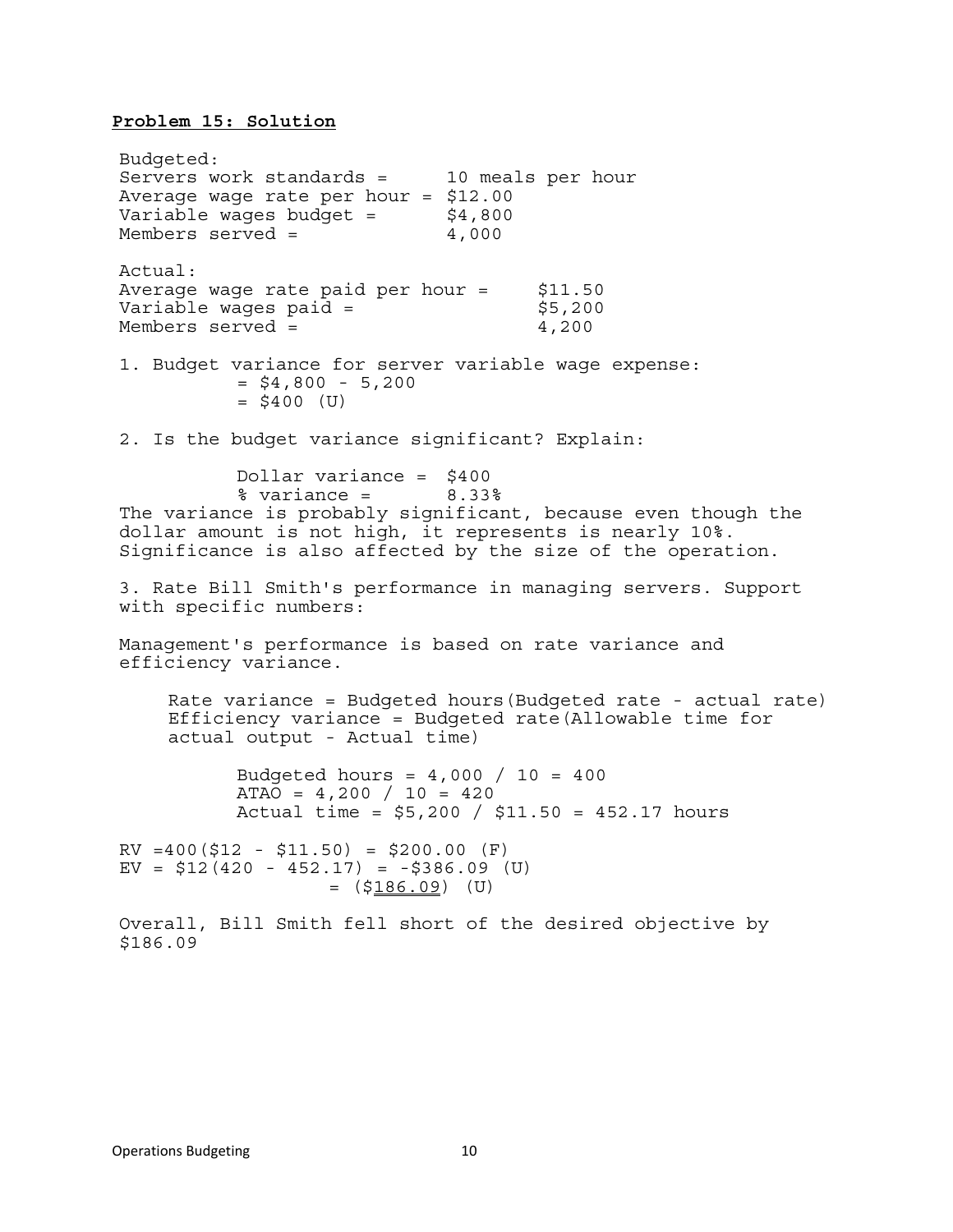### **Problem 16: Solution**

| 1.               | Covers           | Members/<br>Hour | Total<br>Hours | Hourly<br>Waqe   | Total                |
|------------------|------------------|------------------|----------------|------------------|----------------------|
| Budget<br>Actual | 28,800<br>29,200 | 12<br>11.68      | 2,400<br>2,500 | \$6.00<br>\$6.24 | \$14,400<br>\$15,600 |
| Difference       | 400              | 0.32             | (100           | S(0.24)          | 、1,200'              |

- 2. The \$1,200 variance represents an 8.3% difference from the budget. With budget expenses of \$14,400, 8.3% would be significant.
- 3. Amy's performance has not been very good. An unfavorable volume variance of -198 is not her responsibility; however, the unfavorable rate variance of -576 reflects negatively on her ability to manage labor costs. The unfavorable efficiency variance of -402 suggests that the workers are doing less work than was forecasted. Finally, the unfavorable rate to total variance of 7.92 suggests that she has been paying more money for less productivity.

 $VV = 6.00(2,400 - 2,433) = -198$  $RV = 2,400(6.00 - 6.24) = -576$ EV =  $6(2, 433 - 2, 500) = -402$  $R-TV = (2,400 - 2,500) \times (6.00 - 6.24) = 24$ 

4. Efficiency variance = \$(402)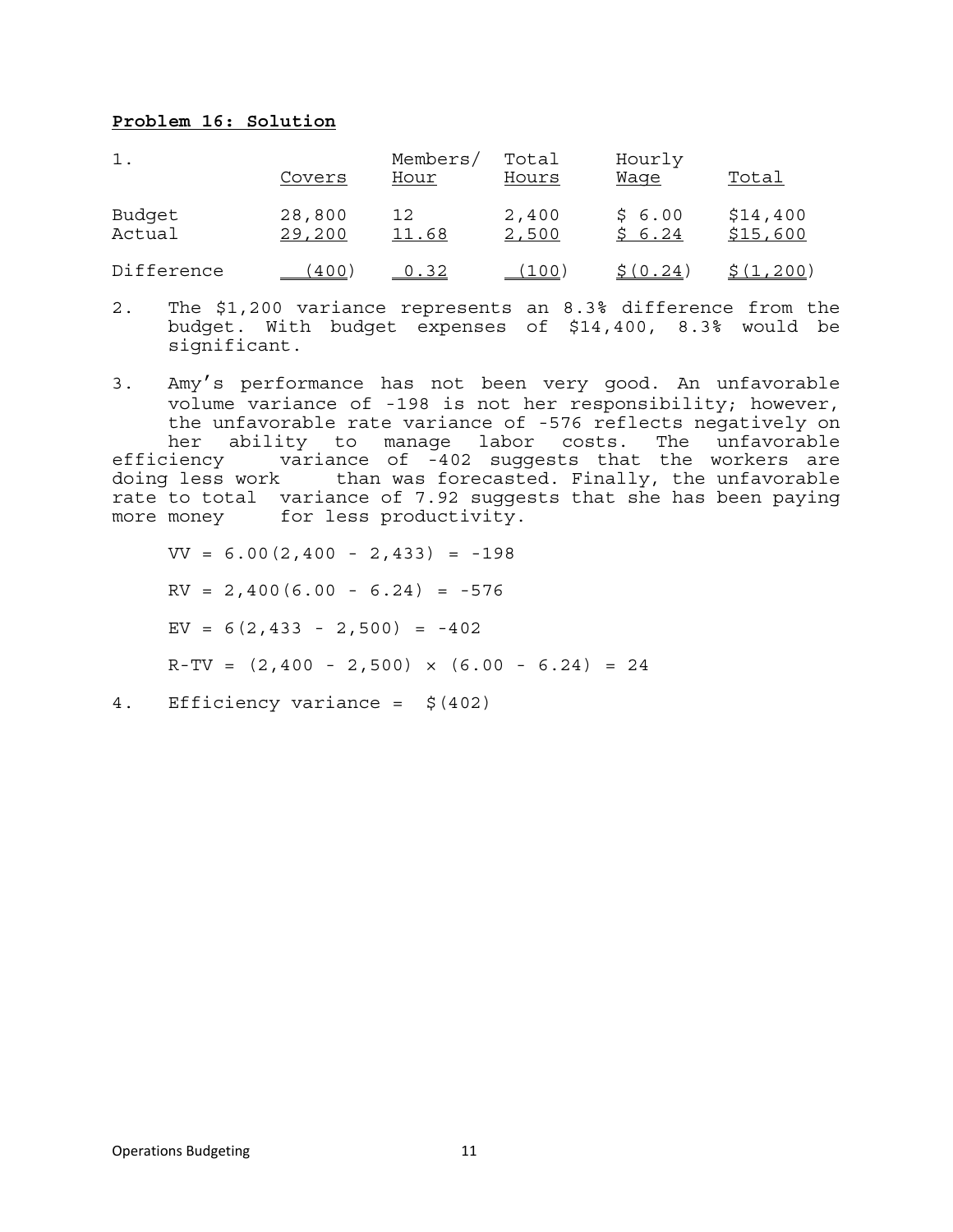# **Problem 17: Solution**

#### Part I

Budget variance/revenue analysis

|                                | Rooms                                                                                                     | Rate                       | Total                                                                                        |
|--------------------------------|-----------------------------------------------------------------------------------------------------------|----------------------------|----------------------------------------------------------------------------------------------|
| Budget<br>Actual<br>Difference | 800<br>720<br>(80)                                                                                        | \$18.50<br>20.35<br>\$1.85 | \$14,800<br>14,652<br>$-S_1 148$ (U)                                                         |
|                                | Budget variance = $$148$ (U)                                                                              |                            |                                                                                              |
|                                | $VV = (720 - 800) \times 18.50$<br>$PV = (20.35 - 18.50) \times 800$<br>$P-VV = -80 \times 1.85$<br>Total |                            | $-51,480$ (U)<br>$=$ $-$<br>$+1,480$<br>(F)<br>$=$ $-$<br>(U)<br>$-148$<br>$-5 - 148$<br>(U) |

#### Part II

Expense variance analysis

|            | Rooms | Hourly<br>Hours | Rates  | Total   |
|------------|-------|-----------------|--------|---------|
| Budget     | 800   | 400             | \$4.00 | \$1,600 |
| Actual     | 720   | 380             | 3.80   | 444     |
| Difference | 80    | <u>20</u>       | .20    | F'      |

1. Efficiency variance

EV =  $(360 - 380) \times 4 = -580$  (U)

No, the room attendants were inefficient.

2. Rate variance

 $RV = (4.00 - 3.80) \times 400 = $80 (F)$ 

3. The head housekeeper should be rated based on the efficiency and rate variances. Any difference in budget and actual due to volume differences should not be used to measure the head housekeeper's performance. Therefore, based on efficiency and rate, the head housekeeper has just met the budget.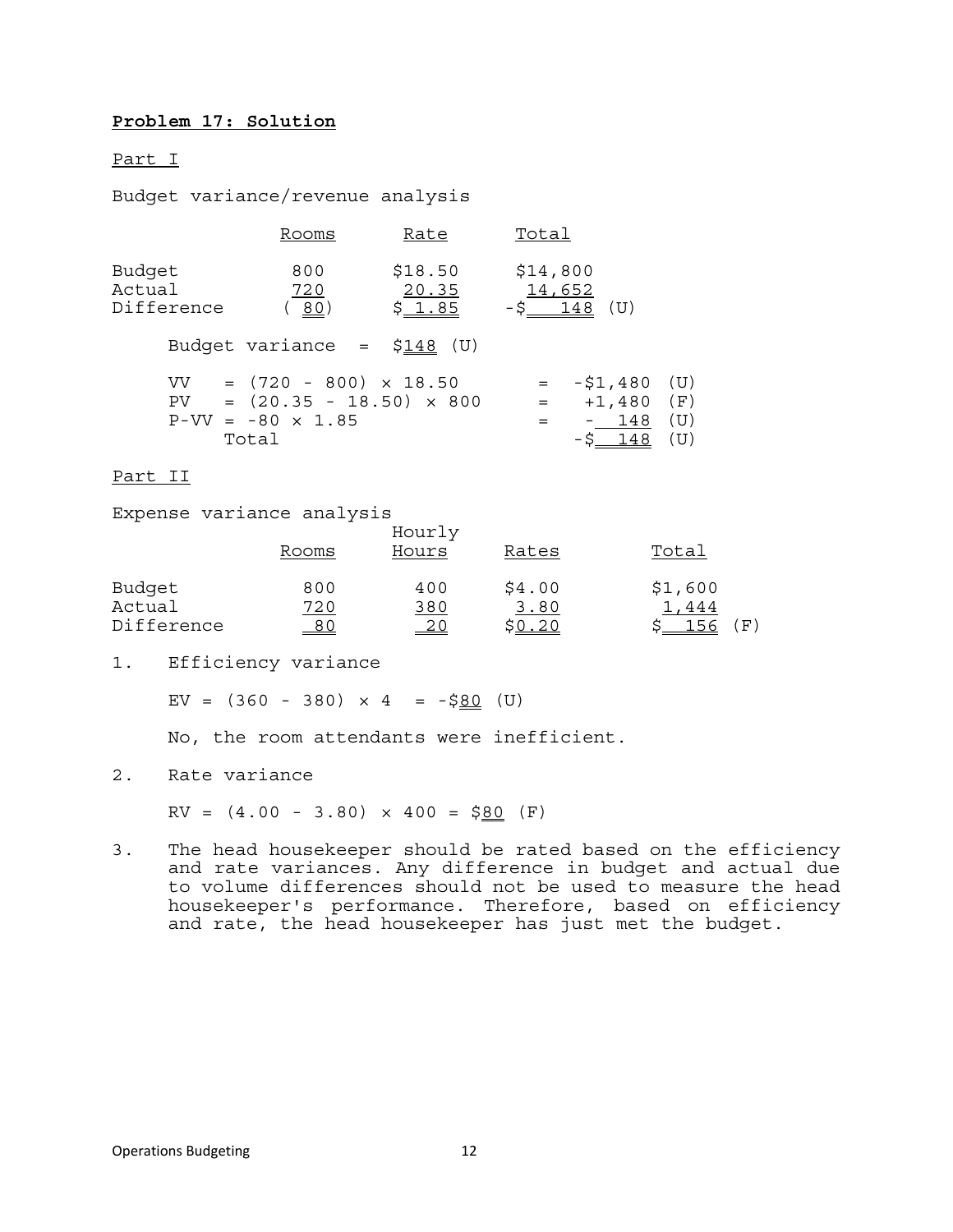# **Problem 18: Solution**

| 1.               |                                                           | <u>Covers</u> | <u>Price</u>                                      | <u>Total</u>  |                        |  |
|------------------|-----------------------------------------------------------|---------------|---------------------------------------------------|---------------|------------------------|--|
| Budget<br>Actual |                                                           |               | 15,000 \$6.6667 \$100,000<br>16,000 6.875 110,000 | $$10,000$ (F) |                        |  |
|                  | Volume Variance                                           |               |                                                   |               |                        |  |
|                  | $VV = (16,000 - 15,000)$ (\$6.6667)<br>$=$ \$6,666.70 (F) |               |                                                   |               |                        |  |
|                  | Price Variance                                            |               |                                                   |               |                        |  |
|                  | $PV = (56.875 - 56.6667)$ (15,000)<br>$=$ \$3,124.50 (F)  |               |                                                   |               |                        |  |
| $\mathbf 2$ .    |                                                           | <b>Covers</b> | Average Cost/<br>Cover                            |               | <u>Total</u>           |  |
| Budget<br>Actual |                                                           | 16,000 2.55   | 15,000 \$ 2.40 \$36,000                           |               | 40,800<br>$$4,800$ (U) |  |
|                  | Cost Variance                                             |               |                                                   |               |                        |  |
|                  | $CV = 15,000 \times (\$2.40 - \$2.55)$<br>$= -52,250$ (U) |               |                                                   |               |                        |  |
|                  | <u>Volume Variance</u>                                    |               |                                                   |               |                        |  |
|                  | $VV = $2.40 \times (15,000 - 16,000)$<br>$= -52,400$ (U)  |               |                                                   |               |                        |  |

Cost-Volume Variance

 $C-VV = 1,000 \times (5.15)$ = \$150 (U)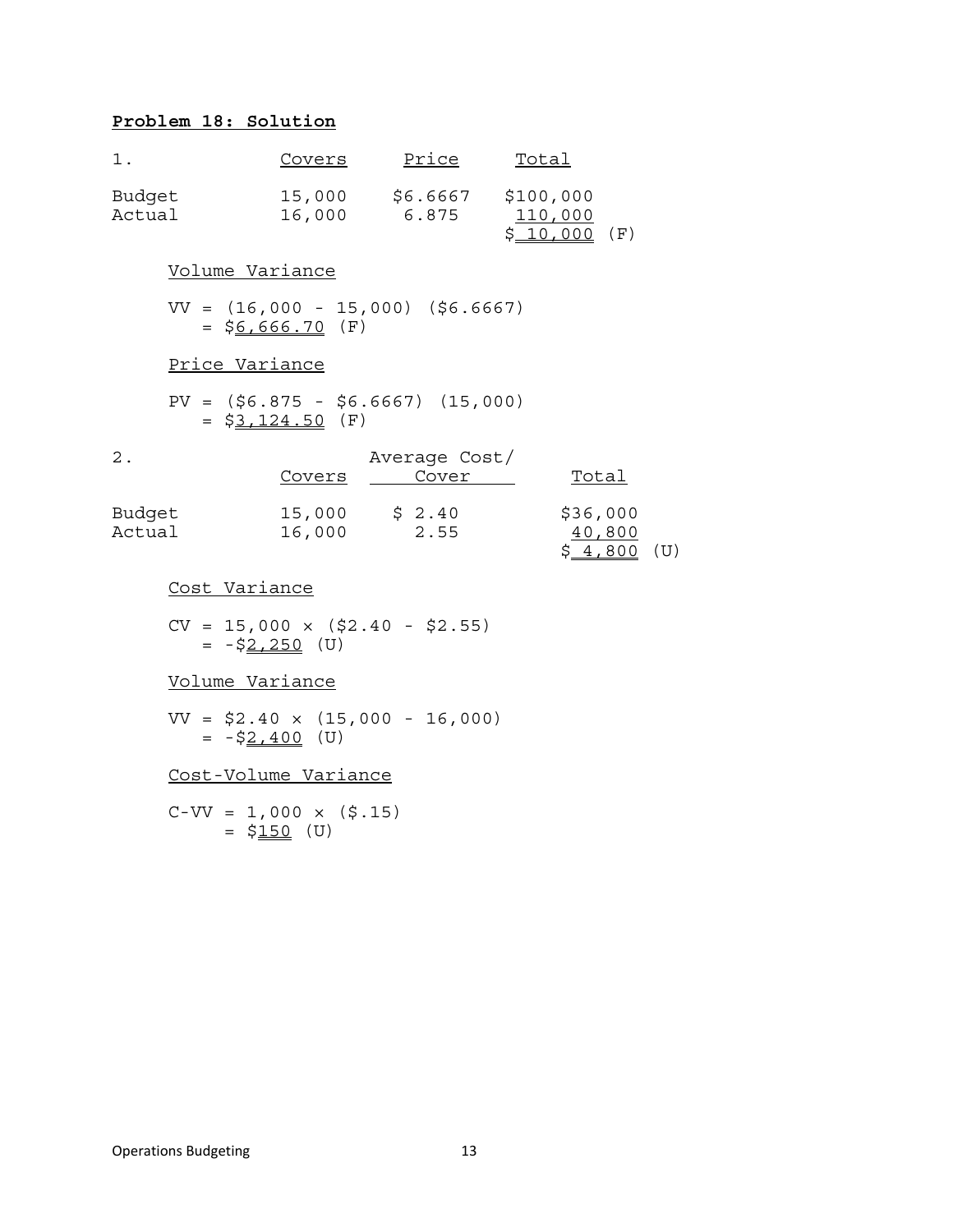#### **Problem 19: Solution**

| Rooms Department Schedule<br>For the years 20X5-20X9 |               |             |               |             |             |  |
|------------------------------------------------------|---------------|-------------|---------------|-------------|-------------|--|
|                                                      | 20X5          | 20X6        | 20X7          | 20X8        | 20X9        |  |
| Room Sales:                                          |               |             |               |             |             |  |
| Singles                                              | \$602, 250    | \$629,351   | \$656,818     | \$684,649   | \$712,845   |  |
| Doubles                                              | 1,779,375     | 1,846,353   | 1,914,060     | 1,982,498   | 2,051,665   |  |
| Suites                                               | 1,022,000     | 1,057,770   | 1,093,905     | 1,130,405   | 1, 167, 270 |  |
| Total                                                | \$3,403,625   | \$3,533,474 | \$3,664,783   | \$3,797,552 | \$3,931,780 |  |
| Payroll & Related<br>Expenses:                       |               |             |               |             |             |  |
| Fixed Labor                                          | 120,000       | 127,200     | 134,832       | 142,922     | 151,497     |  |
| Variable Labor                                       | 408,435       | 424,772     | 441,763       | 459,434     | 477,811     |  |
| Total                                                | Ŝ.<br>528,435 | \$551,972   | \$<br>576,595 | \$602,356   | \$629,308   |  |
| Other Expenses                                       |               |             |               |             |             |  |
| Commissions                                          | 68,073        | 70,669      | 73,296        | 75,951      | 78,636      |  |
| Laundry                                              | 68,073        | 70,669      | 73,296        | 75,951      | 78,636      |  |
| Oper. Supplies                                       | 102,109       | 106,004     | 109,943       | 113,927     | 117,953     |  |
| Linen                                                | 17,018        | 17,667      | 18,324        | 18,988      | 19,659      |  |
| Uniforms                                             | 17,018        | 17,667      | 18,324        | 18,988      | 19,659      |  |
| Other                                                | 51,054        | 53,002      | 54,972        | 56,963      | 58,977      |  |
| Total                                                | 851,779       | 887,650     | 924,750       | 963, 123    | 1,002,828   |  |
| Rooms Dept.                                          |               |             |               |             |             |  |
| Income                                               | \$2,551,846   | \$2,645,824 | \$2,740,033   | \$2,834,428 | \$2,928,952 |  |

Dwight Inn